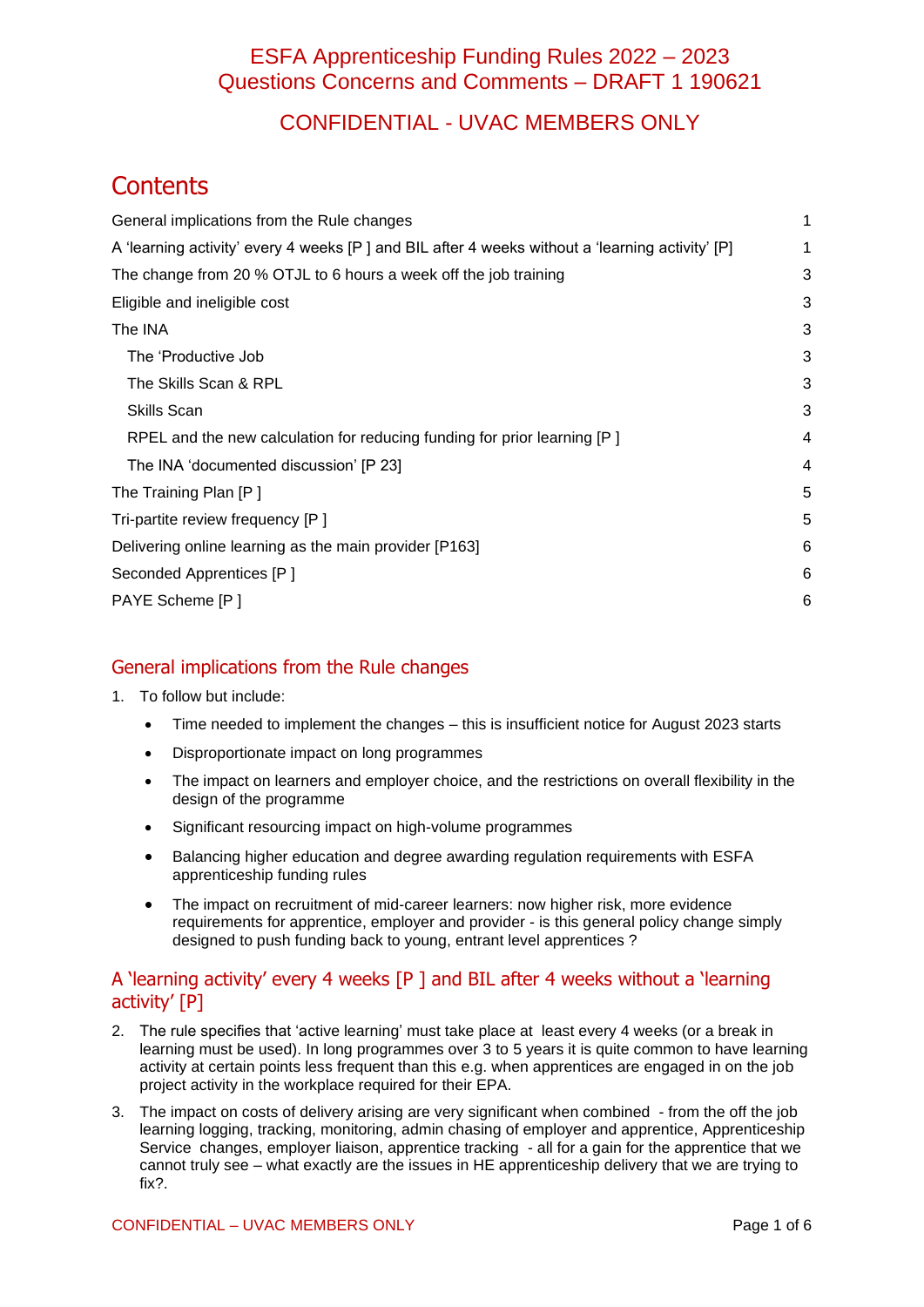## CONFIDENTIAL - UVAC MEMBERS ONLY

- 4. We think this proposal will result in a significant increase in BILs and is unworkable and unimplementable, with a wide range of negative impacts for apprentice and employer:
	- a. removing the apprentice and employer choice in scheduling learning when best suits them and their home/work arrangements.
	- b. excessing impact on routine movements in learning for example apprentices unavoidably absent from learning activities in week 4 due to illness that could have easily been rescheduled in week 5 then put retrospectively on a BiL.
	- c. disproportionately affecting/ pressurising certain sectors- health and care during the winter flu season, retail in December pre-Christmas and January sales, term time only apprentices and SME employers who need coverage during the mid-July to mid-September holiday period.
	- d. we understood the rules stipulated that a breaking learning was at the apprentice's request and is not something that we can force on an apprentice or employer.
	- e. disproportionately affecting apprentices who are struggling to manage their learning due to home circumstances or mental health for example, who, given time, we may be able to coach through rather than placing them immediately on a break in learning. This goes against BIL and support good practice - We would typically only discuss a BIL when other attempts to engage and progress the apprentice, with their employer engaged, have failed. Surely this is the point of the BiL being a criteria in the Monitoring Framework?
	- f. Apprentices will be engaged in self-directed study, online recorded lectures or research elements that typically they schedule to their own timetable - Managing a 4 week 'activity' *cannot* be done by the provider alone unless the apprentice is updating their learning log and submitting this every month. Implementing this rule therefore is entirely dependent on apprentices to both undertake activity when this is may not fit with work based learning activity and to submit learning logs every month on time. And what sanctions do we invoke when they are repeatedly late with each month's mandatory time logging? We do not have the means to control this activity. Apprentice must research and learn outside the tutor led sessions.
	- g. Make block release an issue to deliver for those who have agreed this specific design with their employers and as above, who deliver England wide. The purpose of block is to concentrate the learning time because this model better supports the occupation at work. Apprentices typically then schedule their own time to contain their sessions at their own pace having been out of the office for a week.
	- h. Every break in learning will require a pause by the employer on their apprenticeship service account- creating additional bureaucracy for them as apprentices go on and off their breaks. This will be hugely disruptive and resource intensive. Do employer realise this is the implication. For employers with large and complex programmes across many providers, for example a typical large local authority might have 50 providers and 400 apprentices using 20 plus Standards, this will create an unmanageable workload and confusion
	- i. Funding will start and stop, creating confusion and difficulty for employers trying to manage their levy draw down and reconcile their funding.
	- j. This also contradicts itself in the BIL diagram on page 75 (flowchart) where the rule stipulates that a learner that is just behind cannot be placed on a BIL.
- 5. There are also some impacts for HE :
	- a. Degree provision design and approval is part of formal university regulations. It is possible that this change would require a redesign and a formal revalidation of many degree apprenticeships. We may have to stop starts immediately for this redesign /revalidation to take place.
	- b. This will also potentially change provision for other apprentices already on programme.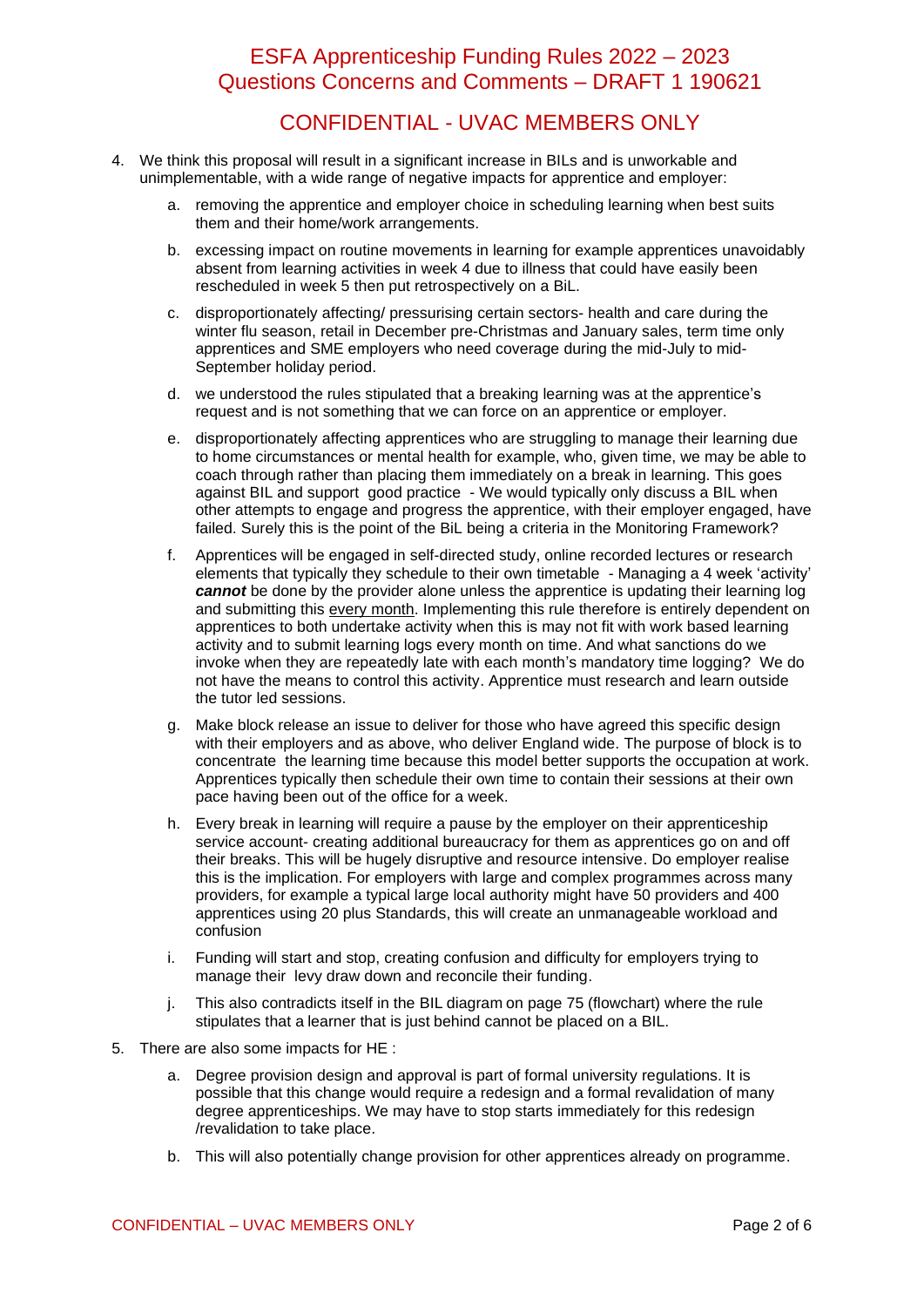## CONFIDENTIAL - UVAC MEMBERS ONLY

c. HE teaching staff, who cannot take holidays for most of the rest of the year, tend to take these during August so delivery, particularly in specialist areas with fewer staff, may not be possible in every programme during this time dure to staffing constraints.

#### <span id="page-2-0"></span>The change from 20 % OTJL to 6 hours a week off the job training

- 6. In the degree apprentice, teaching covers normally more than 6 hours per week. We are mindful that the comms to employers must be VERY clear that this is an absolute minimum – we will be far in excess of this in many HE apprenticeships
- 7. What happens when they leave early ? how do you calculate the statutory leave time?
- 8. With logging OTJ in general, if an apprentices take 60 hours to complete an estimated 70 hour module, does this mean we would need to go back and update the training plan to reflect the actual hours taken?

### <span id="page-2-1"></span>Eligible and ineligible cost

- 9. This new list does not align with the IfATE Apprenticeship Costing Template which does not include elements now eligible for funding - the IfATE are out of sync with ESFA policy change – please address this with IfATE colleagues
- 10. Do we know what the outcome of the eligible / ineligible cost review yet, they seem to have made changes without releasing the outcomes of the surveys

#### <span id="page-2-2"></span>The INA

#### <span id="page-2-3"></span>The 'Productive Job

- 11. please provide a definition of what this is and the evidence required to make this judgement .
- 12. The 'productive job' discussion takes place usually at the employer Training Needs Analysis or in early discussions as we map the right apprenticeship to the employers requirements and roles-This might be months ahead of the skills scan:
	- a. Are you now saying this must all be one process ?
	- b. That this discussion must be documented ?

What audit evidence is needed for this  $- a$  JD..? an employer declaration, an apprentice declaration ?

#### <span id="page-2-4"></span>The Skills Scan & RPL

#### <span id="page-2-5"></span>Skills Scan

- 13. Where the rule stipulates 'diagnostic testing of occupational competence and diagnostic testing of English and maths prior attainment (where relevant) we assume that 'where relevant' applies to English and maths only' – all apprentice must have a diagnostic/skills scan
- 14. What do ESFA want to see as evidence of / in the 'discussion' ? what are the actual areas or decisions is this process attempting to demonstrate?
- 15. How do we assess accurately in the skills scan the RPL definition, evidence test for accepting a judgement, and the action expected needs to be far clearer – this is a black art as much as a science:
	- a. what evidence is wanted to prove that there has been a robust assessment ?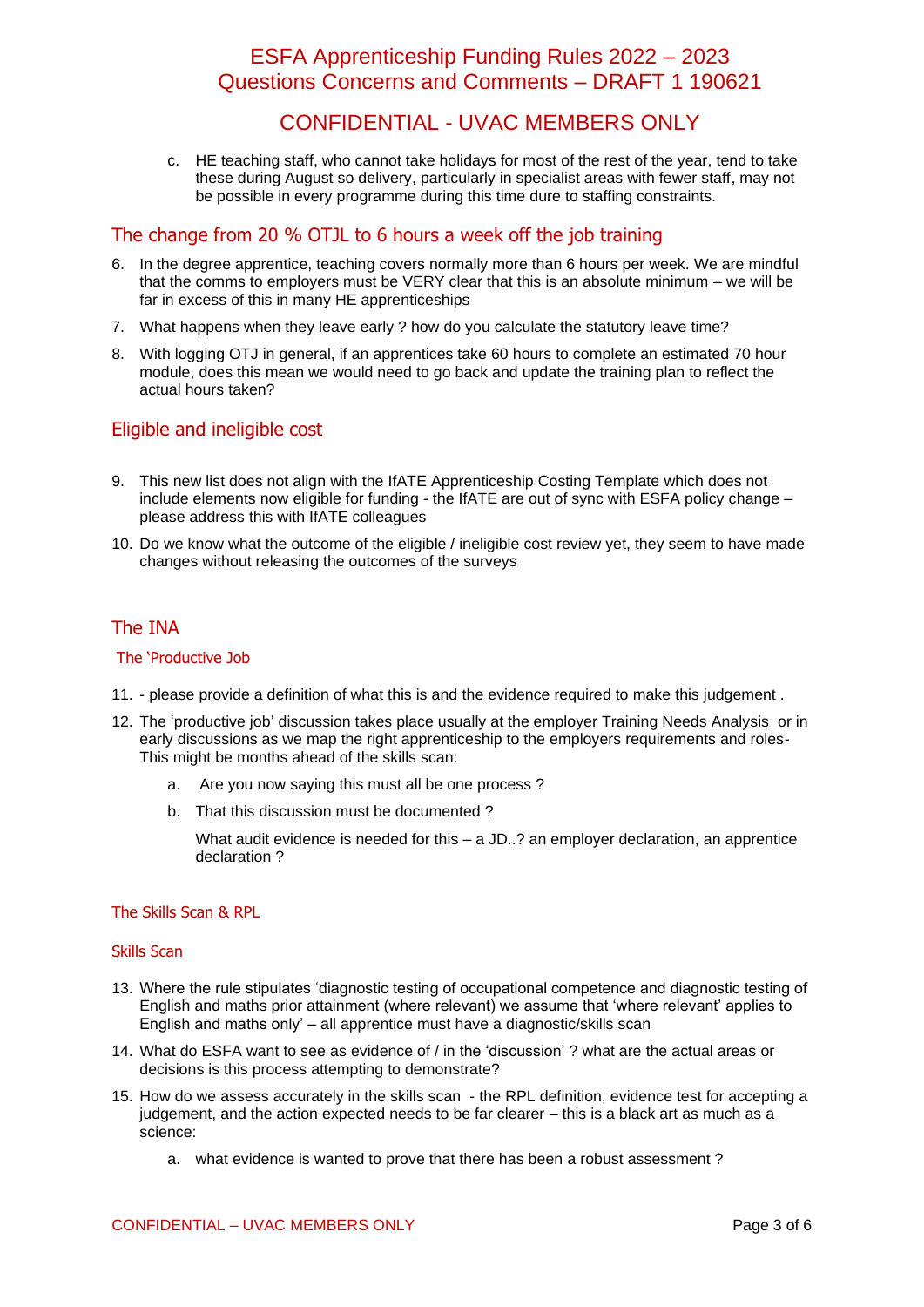## CONFIDENTIAL - UVAC MEMBERS ONLY

- b. What do we do when evidence points to partial meeting part of an element of the KSB or learning programme? Are we expected to count this partial meeting of the KSB in the calculation when in reality they could not pass the module without this being included in the context of the learning plan?
- c. How do you evidence that 'this information will inform a tailored training plan'
- d. How can we discount 'duration'? Being exempt from module 2 in year 1 does not change the planned end date or the schedule of other learning in the programme.
- e. What is the status of the apprentice during the time they are exempt? . They can't be on a BiL, but their time shouldn't be counted in the 6 hours a week either as they have achieved the KSB so don't need any other learning either.

#### <span id="page-3-0"></span>RPEL and the new calculation for reducing funding for prior learning [P ]

- 16. The self-assessment gives the apprentice as much time as they need to consider their outcome and to discuss with their employer. Recording this discussion outcomes, e,g, the employer submitting their views on the skills scan as part of the skills scan submission would be more effective than a discussion.
- 17. The model requires the provider to reduce the price by at least 50% of the prior learning percentage, from the maximum funding band. Assessing prior learning and skills is typically delivered through a self-assessment and application process with oversight by the course team on areas requiring investigation. Interviews with apprentice are carried out depending on institution and occupation practice, and needs to be robust but pragmatic. Exchange of findings or information with employers tends to be via email. The impact of a forensic conversation with every employer and apprentice replacing this self assessment would be very time consuming - For example; Civil Engineering has 28 KSBs in the published Standard. Below is just one of the 28:
	- *a. The mathematical, scientific and engineering principles, methods and modelling that underpin the design and construction of civil engineering infrastructure. This will include understanding structural and ground responses, properties of materials and their predicted behaviour as part of integrated systems. Examples include, knowledge of the design and construction of buildings, transportation systems, water and wastewater networks, foundations and temporary works, coastal protection, understanding slope stability, retaining walls, ground water movement, elastic/plastic and failure behaviour of materials such as concrete, steel, asphalt and timber, behaviour of structural elements such as beams, land surveying and formulating applicable mathematical solutions through suitable software.*
- 18. This calculation does not take into account that some learners will learn slower and cost providers significantly more than the funding band.
- 19. How exact are we being asked to assess If an apprentice scores 'some knowledge' or '4 out of 10' on the range from 'no skill' to 'expert in this skill element' on a skill scan, what does this mean for the reduction in funding - does this mean we must discount this whole element even though they don't have the evidence for a full exemption, or make a partial discount even though they will still need to go through this whole module in order to pass so will need the learning to pass the module? We need specific evidence of what is acceptable.
- 20. This makes mid-career apprentice applicants much higher risk to engage.
- 21. The RPL calculation in the rules clashes with the university RPL regs, and may clash with other requirements like AMBA too.

#### <span id="page-3-1"></span>The INA 'documented discussion' [P 23]

22. Does 'discussion' mean a meeting and not an email discussion and document exchange as many are now? This will add considerable time to the application process and is too late for September 2023 starts- recruitment is already under way.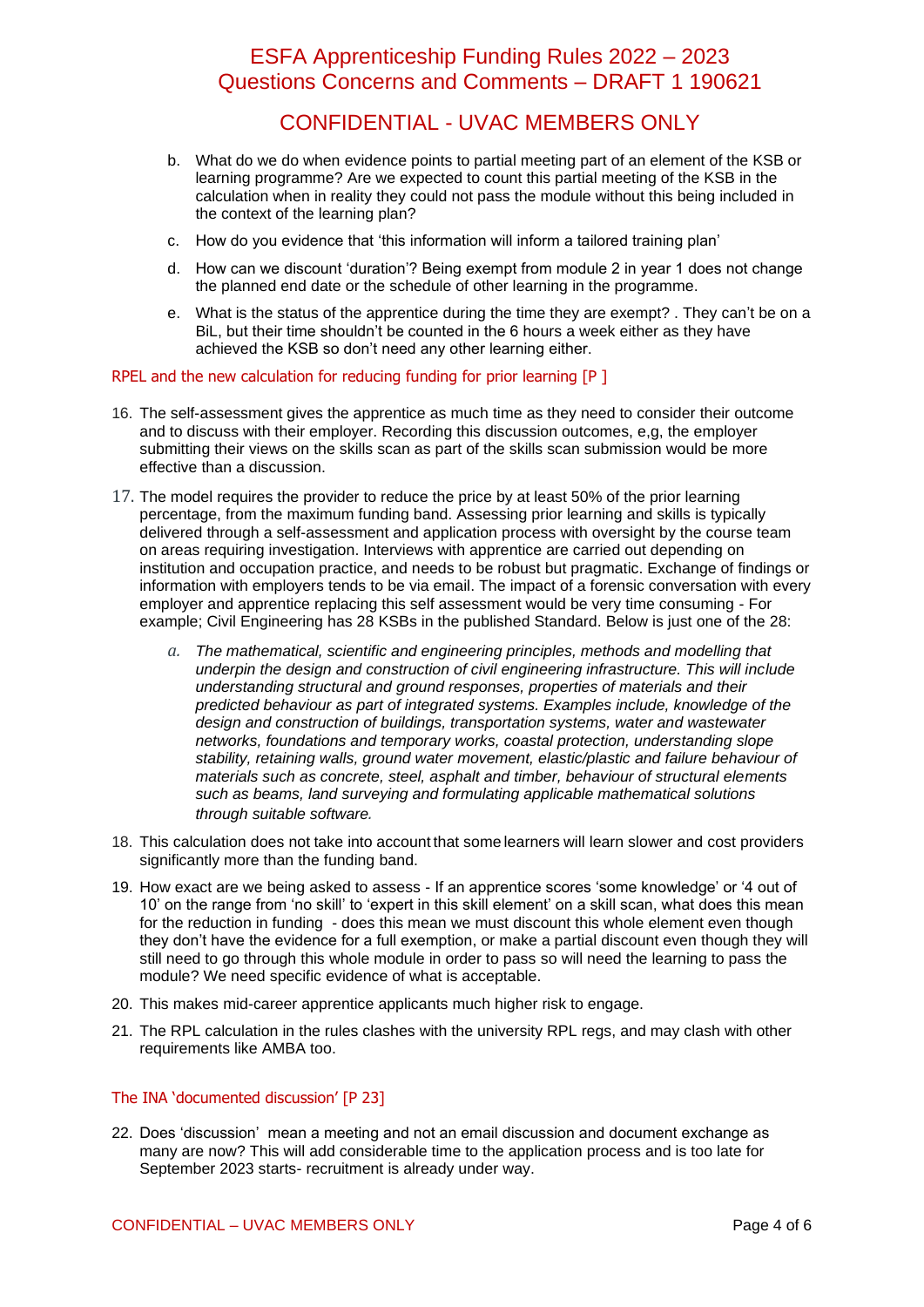## CONFIDENTIAL - UVAC MEMBERS ONLY

- 23. Can we have a group discussion with apprentice and their line manager ? What about a cohort form a single employer? Would a group discussion be acceptable? In some public sector apprenticeship there are hundreds of starts in the same employer s e.g. Police, paramedic 1-1 may have the same line manager for early stages of their apprenticeship e.g. with the apprentice coordinator who may have multiple apprentice will be very onerous on the employer.
- 24. Does this rule mean these conversations surrounding the skills scan have to take place at the same time? We will already have confirmed that the apprenticeship is fit for purpose based on the job roles proposed. This is about the apprentice and does not need their engagement.
- 25. The new rule stipulates a 'documented' discussion with the employer and individual following initial assessment – Does the signed commitment statement/training plan meet this requirement or is there another document now needed e.g. notes form the discussion or a signed declaration from the employer that they agree with the training plan and have had the opportunity to discuss the proposed plan of learning?.

#### <span id="page-4-0"></span>The Training Plan [P ]

- 26. With standards, particularly those that do not contain a mandated qualification e.g. senior leader, what evidence of the plan to achieve competency is required:
	- a. will the list of academic modules, assignments be acceptable with mode and approximate timeline e.g. start/ finish month be enough ?

#### <span id="page-4-1"></span>Tri-partite review frequency [P ]

- 27. Just giving us a minimum figure for Tri-partite reviews per year would be simpler we can timetable these as appropriate to best suit the programme, employer and apprentice. Currently the intent and implementation are a bit unclear– this makes a significant difference as illustrated below:
	- a. The Tri-partite review frequency differs based on whether we calculate this over the full year (52 weeks) or the working year (i.e. 52 weeks minus their 5 weeks leave ). Which is the eligible year'
	- b. Dividing the frequency of Tri-partite reviews into either definition does not produce a round figure so do we round up or down - e.g.:
		- i.  $52/12 = 4.33$ . is this 4 or 5 per year ?
		- ii. 47/12 =3.91. is this 3 or 4 per year ?
- **28.** Please confirm that this applies only to NEW STARTS from 1<sup>st</sup> August.
- 29. Tri-partite review attendance is as much an issue for employers and their time. Do they want more frequent reviews?
- 30. And what sanctions will ESFA apply when employers repeatedly do not show up for planned and diarised reviews and do not respond to written reminders, verbal reminders, formal letters or other escalations setting out the importance of this to the programme?:
	- a. What is your expectation can we terminate the apprenticeship which punishes the apprentice?
	- b. How will this affect our QARs and monitoring framework scores ? Is this an accepted 'no fault' [on our part] withdrawal?
	- c. What evidence is expected if any of the above apply ?
- 31. To note that the employer is the only party, even though this is their fault, that does not receive any sanctions when they fail to meet their responsibilities in the apprenticeship .